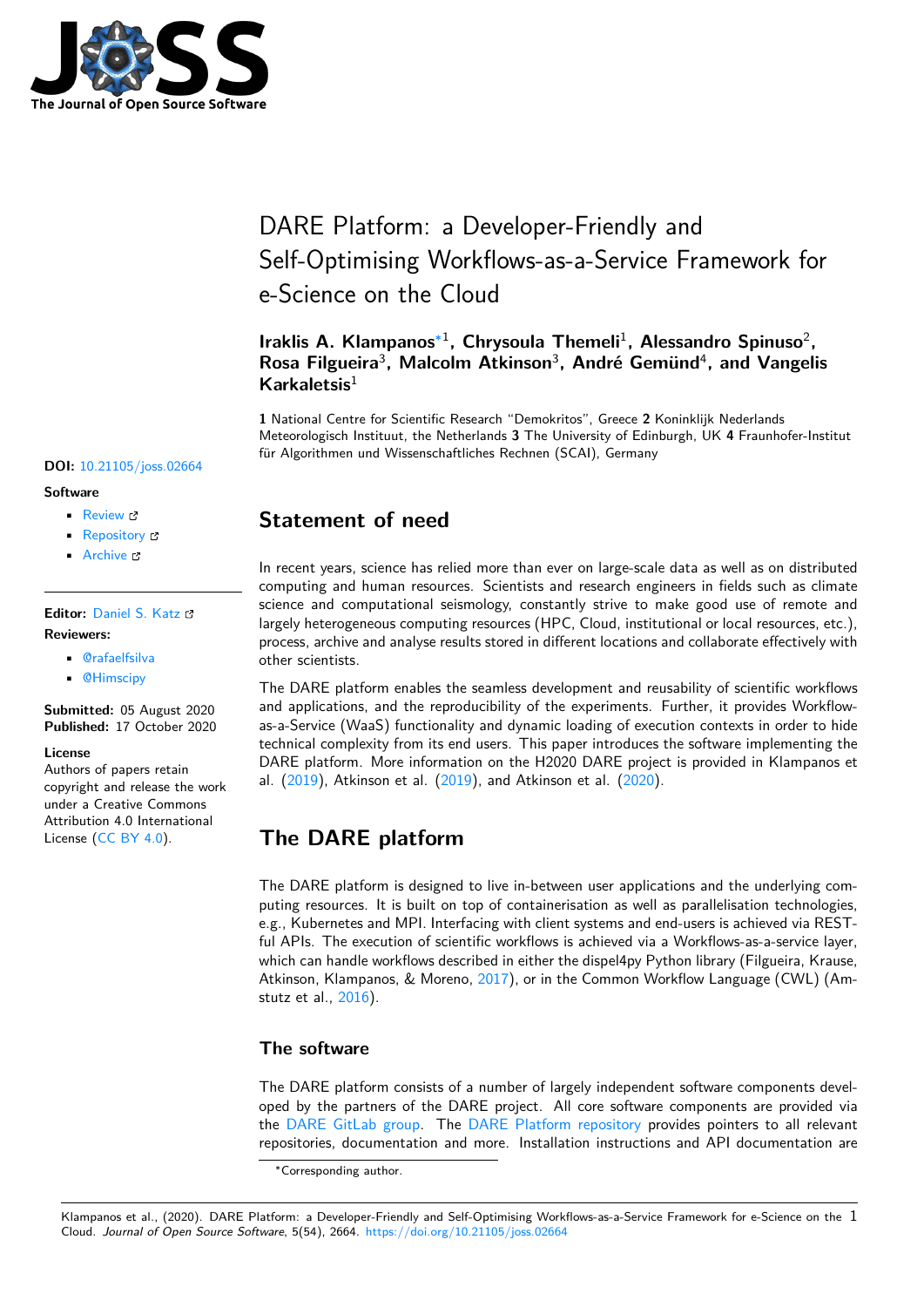

provided in a GitLab page. A demo is available in the DARE Execution API GitLab Repository, which can also be used as an integration test.

The DARE platform and its components are published with the Apache 2.0 License. Everyone is welcome to download, deploy, and modify the source code, as well as to propose bug fixes and changes, eith[er by creatin](https://project-dare.gitlab.io/dare-platform/)g issues or by contributing [source code. The most straightforward](https://gitlab.com/project-dare/exec-api/-/tree/master/examples/mySplitMerge) way to contribute code to the DARE platform and to its component repositories is by working on a fork and creating a pull request.

The core DARE platform components are the following:

#### **dispel4py**

dispel4py is a Python library for describing abstract stream-based workflows for distributed data-intensive applications. It can translate higher-level workflows to diverse computing contexts, such as Apache Storm, MPI and plain shared-memory multi-core, to enable moving seamlessly into production with large-scale data loads. More information can be found at the dispel4py repository.

#### **s-ProvFlow**

[s-ProvFlow impleme](https://gitlab.com/project-dare/dispel4py)nts a provenance framework for storage and access of data-intensive streaming lineage. It offers a web API and a range of dedicated visualisation tools based on the underlying provenance model, S-PROV, which utilises and extends PROV and ProvONE models. Complete documentation for this component can be found at the s-ProvFlow repository.

#### **dispel4py Registry**

[The](https://gitlab.com/project-dare/s-ProvFlow) dispel4py Registry is a RESTful Web service providing functionality for registering workflow entities, such as processing elements (PEs), functions and literals, while encouraging sharing and collaboration via groups and workspaces. More information is provided in the dispel4py Registry repository.

#### **CWL Workflow Registry**

[The CWL Workflow Registry](https://gitlab.com/project-dare/d4p-registry) provides a similar functionality as the Dispel4py Registry, with the difference that it is associated with CWL workflows. More information is provided at the CWL workflow registry repository.

#### **DARE Execution API**

[The DARE Execution API enables](https://gitlab.com/project-dare/workflow-registry) the distributed and scalable execution of dispel4py and CWL workflows, and is extensible to other contexts. The Execution API also offers services such as uploading/downloading and referencing of data and process monitoring. More information is provided in the Execution API repository.

#### **DARE playground**

The purpose of [the playground is to prov](https://gitlab.com/project-dare/exec-api)ide an environment for testing and debugging purposes, especially dispel4py workflows. This helps users debug their methods before making them available for execution on the platform. More information is provided in the DARE playground repository.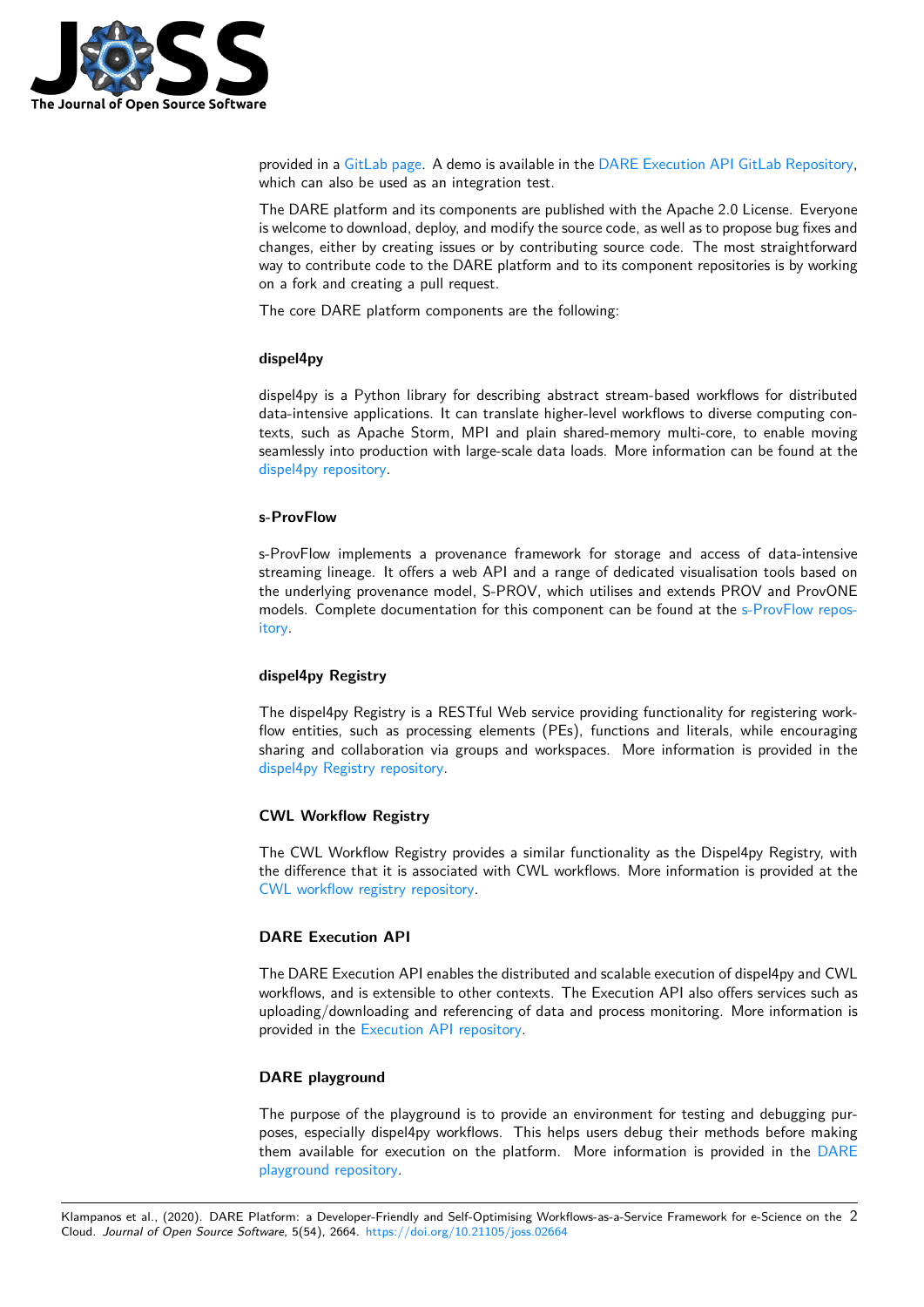

### **Characteristics of the DARE platform**

- 1. It interfaces with users and external systems via a comprehensive RESTful API.
- 2. It facilitates the development of modular, reusable and shareable data-intensive solutions.
- 3. It combines two different workflow approaches, dispel4py and CWL, within the same platform and development environment.
- 4. Via its execution API, it orchestrates the dynamic spawning and closing of MPI clusters on the cloud for MPI-enabled components.
- 5. It provides a flexible environment, which local administrators can parametrise, by supporting custom docker-based environments and user interfaces.
- 6. It supports the collection, mining and visualisation of provenance information.

## **DARE platform use cases**

The DARE platform is currently used in the following domain applications:

- 1. Seismology: Rapid Assessment (RA) of ground motion parameters during large earthquakes.
- 2. Seismology: Moment Tensor 3D (MT3D) for ensemble-type of seismic modelling.
- 3. Volcanology: Ash fall hazard modelling.
- 4. Climate-change: [Extending Climate4Impact with efficient and transparent access to](https://gitlab.com/project-dare/WP6_EPOS) [diverse](https://gitlab.com/project-dare/WP6_EPOS) computing resources.
- 5. Atmospheric sciences: [Cyclone tracking and visualisation application.](https://gitlab.com/project-dare/WP6_EPOS)

## **Sta[te of the field](https://gitlab.com/project-dare/WP7_IS-ENES_Climate4Impact)**

The DARE platform implements research coming from multiple areas. This section is therefore not meant to be exhaustive but rather to provide basic state-of-the-field information for further study. The need for unifying underlying e-infrastructures and platforms via higher-level interfaces, programmatic or interactive, is especially pronounced in Europe due to the widespread policy and technological diversity. Generic technological solutions, such as the ones produced by the COLA project (Kiss, Terstyanszky, & others, 2018), move towards providing unifying low-level views of underlying infrastructures. However, to raise the level of abstraction for researchers also requires automation powered by tighter integration of heterogeneous components. Much of this functionality is powered by shared catalogues within and outside proposed technol[ogical](https://project-cola.eu) solutions.

Using shared catalogues as a basis for integration is central to projects, such as VRE4EIC project, which has developed research environments for collaborating research communities (Martin, Remy, Theodoridou, Jeffery, & Zhao, 2019). Similar to DARE, the SWITCH project has demonstrated using knowledge-bases for supporting enactment-target selection, optimisation, mapping and coping with heterogeneity (Štefanič, Cigale, & others, 2019), fo[cusing on](https://vre4eic.ercim.eu) [time-cr](https://vre4eic.ercim.eu)itical applications.

In terms of leveraging the Cloud paradigm to [raise](#page-3-3) the abstraction level, t[he project](https://cordis.europa.eu/project/id/643963) DEEP-Hybrid-DataCloud makes use of underlying data representation and transformation functionality to provide machine learning as a service to a variety of target user gr[oups \(](#page-3-4)López García, 2019). DEEP focuses on the exposure of computational resources, e.g. GPU clusters over federated Clouds. The PROCESS project has built a set of services and tools to enable [extreme](https://deep-hybrid-datacloud.eu/) [scale data processi](https://deep-hybrid-datacloud.eu/)ng in scientific and advanced industry settings. Similar to the DARE platform, PROCESS offers a set of composable services covering from data processing to workflow